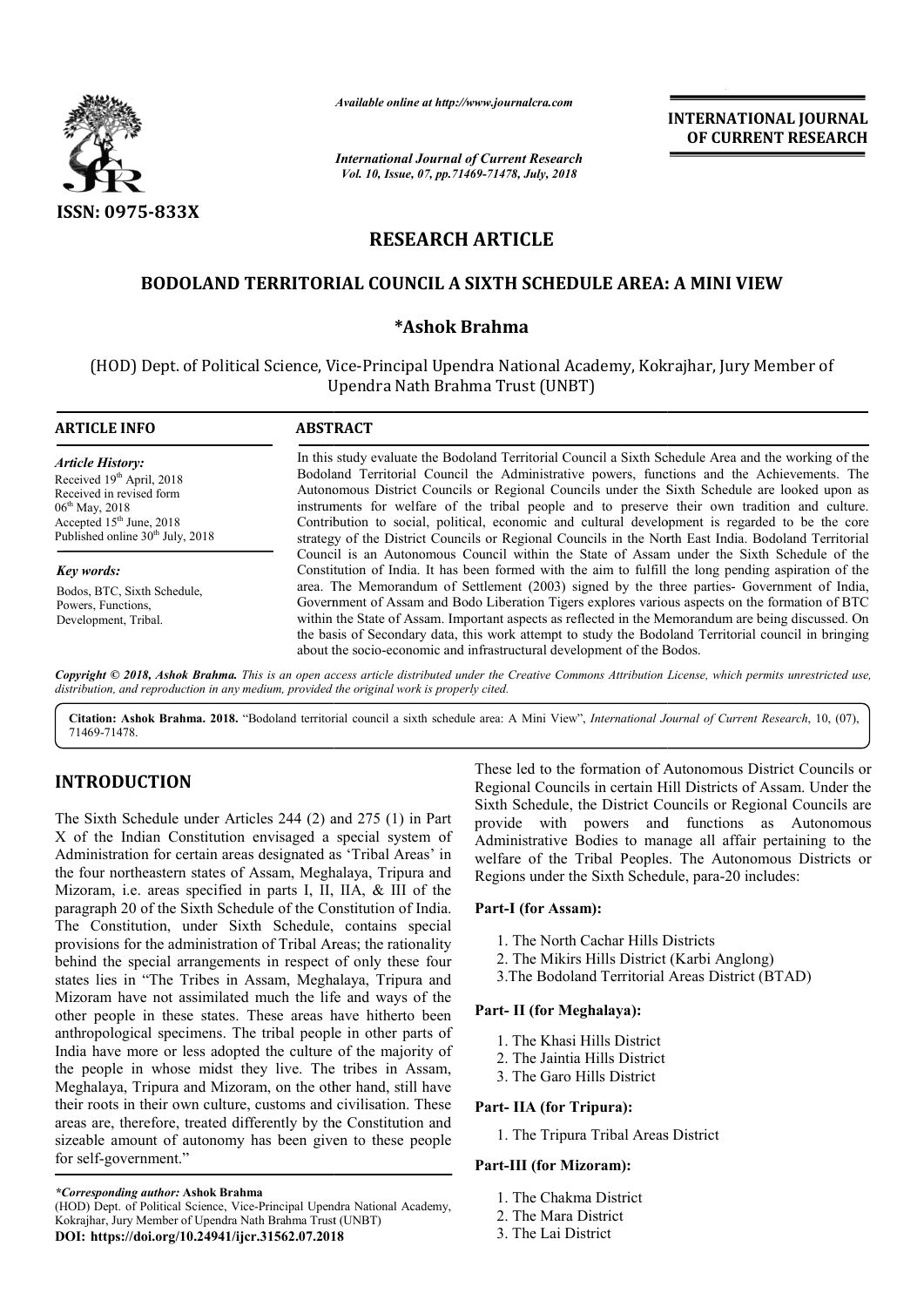In the long history of the Bodos who have been living in the north-eastern region of India since time immemorial, for the first time a vigorous movement was launched demanding equality, economic and social justice, political and civil rights and rights to land, language and culture. The political movement in the late  $20<sup>th</sup>$  century from eighties was the greatest human struggle and it ran into the 21th century. This struggle is known as 'Bodoland Movement.' Political consciousness came to Bodos way back in the early part of the  $20<sup>th</sup>$  century. The demand of a separate electorate for the Boro Tribal's in Assam before the British Simon Commission in the 1929 is a pointer to this. The political consciousness of the Bodos is found reflected in this important demand by them during that time. This consciousness gradually took a definite form and further developed to the stage of statehood demand for safeguarding themselves by political means. On  $13<sup>th</sup>$ January 1967 the then Prime Minister of India Indira Gandhi in a talk to the Mizo Union made a statement that the centre had a policy to recognise the state of Assam on the basis of federal structure. The All Bodo Students' Union of undivided Goalpara district welcomed this policy of the centre. Since then the All Bodo Students' Union has been demanding the bifurcation of Assam and the creation of a separate state for the plain tribals of Assam. The political awakening of the Bodos took a new turn on  $27<sup>th</sup>$  February 1967 by the formation of the Plains Tribal Council of Assam- a political party which raised the demand for separate state named Udayachal in order to fulfil their aspirations, to protect their economic interest and to bring about the development of their society. But the party could not do anything even after the lapse of seventeen years since its formation. This political party remained barren, and people started to reject it. People lost their confident in this party (Bodo Movement 1986–2001; Urkhao Gwra Brahma).

The Bodoland Territorial Council is one of the District Council of Assam State and it was the result of vigorous Bodoland Movement launched by the Bodo people since 1986. The prolonged Bodoland Movement it came to signed after 30 rounds of tripartite talks held from March 2000 to February 2003 between the representative of the Government of India, Government of Assam and the Bodo Liberation Tiger. Consequently, a Memorandum of Settlement was signed on  $10<sup>th</sup>$  February, 2003, which established the Bodoland Territorial Council (BTC). The main objective of the agreement are to create an autonomous self-governing body to be known as Bodoland Territorial Council (BTC) within the State of Assam and to provide Constitutional protection under Sixth Schedule of the Indian Constitution to the said Autonomous Body, to fulfil economic, educational and linguistic aspirations and prevention of land right, socio-cultural and ethnic identity of the Bodos, and to speed up infrastructural development in BTC area. The Bodoland Territorial Council has been vested with powers for self-government or self-rule of the Bodos under the provisions of the Sixth Schedule of the Indian Constitution. The Administrative unit has been created with the objective of accomplishing development in the fields of economy, equality, education, political and civil rights, preservation of land rights, linguistic aspirations, socio-cultural and also to preserve the ethnic of the Bodos.

### **Profile of the Study Area**

The Bodoland Territorial Council (BTC) is a territorial council in Assam State of India which have jurisdiction in the Bodoland Territorial Area Districts. The Schedule Tribes Amendment Act 1976 specifies nine plain tribes of Assam in which the Bodos are also significant among others. The Memorandum of Settlement (MOS), 2003, signed by the three parties- Government of India, Government of Assam and Bodo Liberation Tigers) of the BTAD is the culmination of the Bodo Movement for autonomous self governing territory within the State of Assam. The BTC which was created on  $10^{th}$  February, 2003 comprising the four districts of Kokrajhar, Chirang, Baksa and Udalguri – curved out of eight existing districts-Dhubri, Kokrajhar, Bongaigaon, Barpeta, Nalbari, Kamrup, Darrang and Sonitpur. The study area focuses of the four districts of BTC. The area under the BTC jurisdiction further Subdivided into 10 Civil Subdivisions and 40 Development Blocks, some of which are partly in BTC area and partly outside of it. The provisional geographical area of BTC is 8,795 Sq km. The four districts of BTC's geographical boundary lies between 260 7'12"N to 260 47' 50"N Latitude and 890 47' 40"E to 920 18' 30"E Longitude and is in the North Western Part of the Assam State. The BTC constitutes 35 percent of marginalised Tribal groups like Bodos, Garos, Rabhas, etc. The major religions of the area are Hindu, Muslim, Christian and others. The region falls within the geographical map of least developed region in India. The agro-based economy is the only source of livelihood of the people in the region. The industrialisation and other employment opportunities are scant. The boundary of the BTC in the north is shared by Bhutan and Arunachal Pradesh and these boundary lines are called Indo-Bhutan International Boundary and Assam-Arunachal Pradesh Inter State Boundary; in the east are the Panchnoi River and Sonitpur district of Assam; in the south is an artificial boundary line that is shared with parts of Dhubri, Bongaigaon, Barpeta, Nalbari, Kamrup, Darrang and Sonitpur districts of Assam; and the west is the River Sankosh. The area is outline by the Assam-West Bengal Inter State Boundary in the northern portion and down below by an artificial boundary line shared with the remaining portions of Kokrajhar and Dhubri district.

### **Objectives of the Study**

The study analysed the following objective:

- To investigate the administrative structure, powers and functions as specified to the BTC, under the provisions of the Sixth Schedule.
- To find out the responsibility of the Council in total development of the Bodoland Territorial Area Districts (BTAD)
- To understand the administrative structure, the Executive body and has to examine the power and functions that are vested with Bodoland Territorial Council under the provisions of the Sixth Schedule of the Indian Constitution.
- To enquire into the plans and policies of the Council and their execution in bringing about the socio-economicpolitical-cultural and development in the BTC area.

## **MATERIALS AND METHODS**

In order to make an analytical study follows the descriptive method. In this study data have been collected by using secondary sources. Secondary data and information have been collected from different published books, journals, internet sources, Election Commission reports of Assam, Statistical Handbook of Assam, Memorandum of Settlement (MoS) of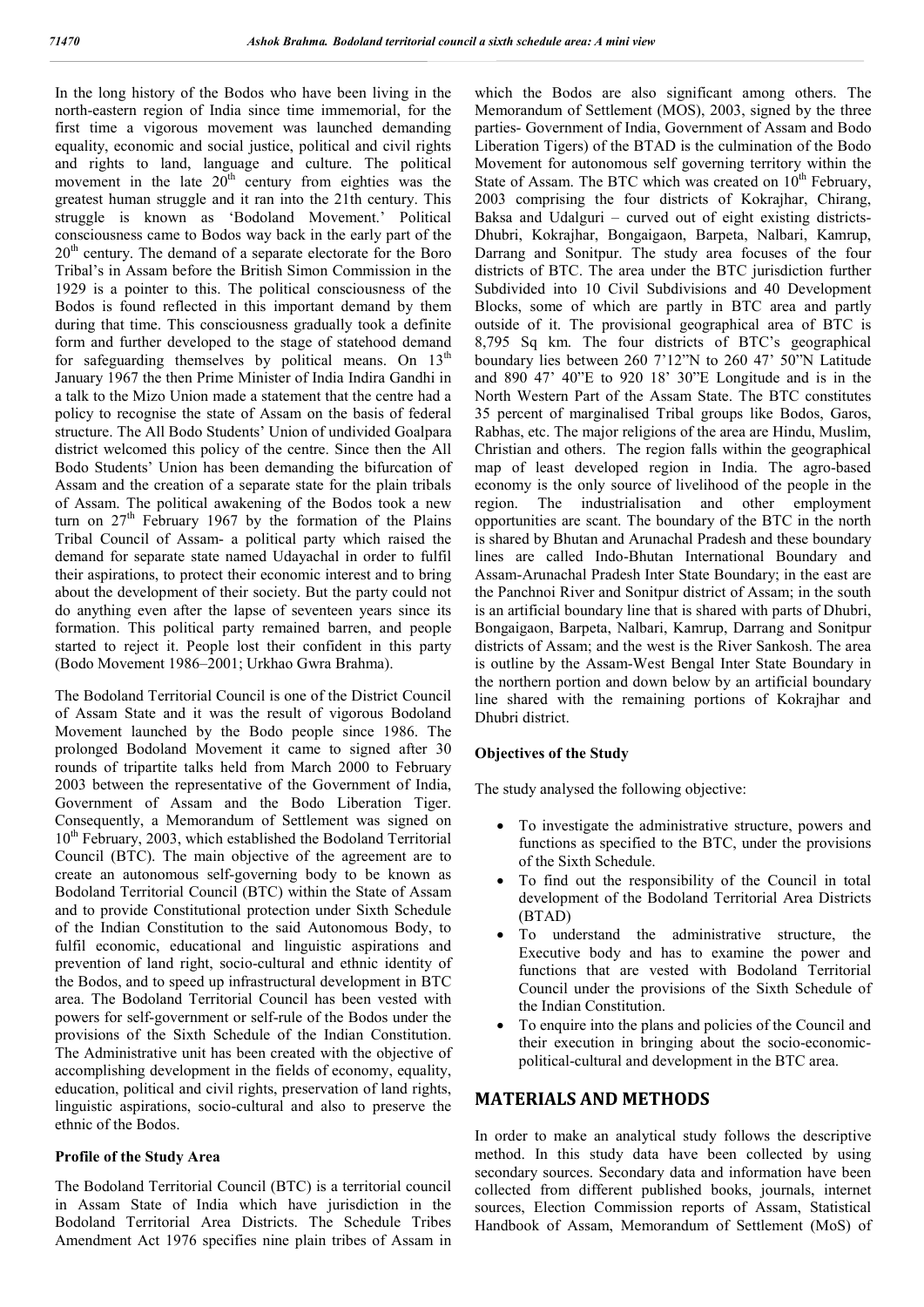BTC, election manifesto of BPF, Souvenirs of All Bodo Students' Union and Bodo Sahitya Sabha, Bodoland Diary, published research papers and articles, etc.

#### **Understanding of Bodos and Bodoland Movement**

According to history, the Bodos are the aboriginals of Assam part of Bengal, Bihar Nepal and the North-eastern regions of India. They once ruled the entire region. The Ahoms arrived in Assam in 1228 AD, and after that conflict between the Boro Kacharies and the Ahoms started. It was those Ahoms who bought the high caste Assamese Brahmins in the State. From that time the Boro Kacharies were gradually engulfed by them. Even then, the Boro Kacharies ruled Assam till 1854 AD. Kaspur was the last Kingdom of the Boro Kacharies and Tularam was the Chieftain of that Kingdom. The ruins and relics of the last Kingdom of the Boro Kacharies are still lying scattered in Dimapur City of Nagaland. In Coochbehar (Now in west Bengal) the Kacharis brothers Narnarayan and Chilarai established a Kingdom the place of which still existent. But in the course of time the Boro Kacharies lost their land kingdom, palace and everything is gone, and today in free India this community has not small corner of land to claim to be their own home land in Assam. Today they don't have their own state or a place under their political exercise. So this community with glorious past must have their own land to be ruled by their own people. The Bodos and other plains tribes of Assam must have a separate state to liberate Bodo language and culture from the suppression and to be free from political exploitation and persecution and to develop at par with other communities of India and to give economic opportunities and political power to serve their own interest and will.

Sub-groups of Bodos- the Mongoloids have been divided into two groups in 'the Sino-Tibetan Etymological Dictionary'. They are the Chinese and the Tibeto-Burman. The Mongoloids as a whole are also called Sino-Tibetans. The Himalayas plays the role in dividing these people onto two groups. The Mongoloids living to the North of the Himalayas are classified as the Chinese while the people living to the South of the Himalayas including the people of the Himalayas are known as the Tibeto-Burman. Considering the language spoken by these people, the people falling under the Tibeto-Burman group are again sub-divided into the sub-groups: (a) the people living in the North-East of India and Myanmar are classified as the Kamrupans. (b) Those who are living on the Himalayas are called the Himalayee Tibeto-Burman. Tibet, Bhutan, Nepal and Sikkim fall in this group. (c) The people living in Sichuan and Yunnan are called Kiyangic Mongoloids. (d) Certain people living in the Northern Myanmar and the Southern Yunnan are called Jingphou-Nangese Mongoloids. (e) Mongoloids living in the South-East China, Thailand, Laos and Vietnam are known as the Loloyese-Nakshee Mongoloids. (f) Mongoloids living in the areas between Myanmar and Thailand are known as Karenic Mongoloids. (g) Some groups of Mongoloids in Yunnan are identified as the Beyik Mongoloids. Considering the tone in the formation of the language spoken by these Mongoloids Tibeto-Burman, their languages have been generally classified into the – Kamrupan, Himalayese, Kiyanjic, Kachinic, Lolo-Burmese and Karenik. Boro language would fall under the category of the Kamrupan Tibeto-Burman language. Kamrupan language has again been sub-devised into-Boro, Garo, Dimasa, Tipera, Murung, Rabha; Kuki-Chin, Naga; Abar-Miri-Dafala (Bakul Ch. Basumatary 2009).

The Bodo movement started as a socio-cultural movement amongst the Bodo Kacharis tribe and aimed at securing goal of socio-economic, political and cultural identity. The movement has developed into a socio-political movement, demanding a separate state within the Indian union as of now. Bodos first raised the demand for a separate homeland during the British rule. To accelerate the movement different organisations were formed. For Example, All Assam Plains Tribal League (AAPTL) in 1933, Bodo Sahitya Sabha (BSS) in 1952, Plains Tribal Council of Assam (PTCA) in 1967 and All Bodo Students' Union (ABSU) in 1976 were formally formed to strengthen the movement. With formation of these organisations the socio-political movement got more accelerated for the political power and self-identity. This movement and consciousness among the Bodos masses gradually took a definite form and developed for the demand of statehood called Bodoland for safeguarding the interest of the Bodos through political set up. As of now, the Bodos under the banner of ABSU is leading a movement called mass revolution to achieve separate state called 'Bodoland' on the north bank of the river Brahmaputra, autonomous district council in the tribal dominated areas on the south bank of the Brahmaputra, inclusion of Boro Kacharis of Karbi Anglong in the Sixth Schedule of the Indian Constitution. The All Bodo Students' Union under the leadership of Upendra Nath Brahma submitted a 92 point charter of demand to the Chief Minister of Assam Sri Prafulla Kumar Mahanta on 1th January, 1987. Amongst these 92 points of demands, the major ones are the creation of a separate state on the northern bank of the river Brahmaputra for the plains tribal of Assam, the creation of autonomous council on the southern banks of the Brahmaputra and the creation of Karbi Anglong regional council for the non-Karbi tribals under the district council. Barring these three political demands the other 89 demands were related to socio-economic, educational and other problem.

In 1987 for the first time these demands were placed before the then Prime Minister of India Rajiv Gandhi on 22nd February in New Delhi. The charter of demands was also submitted to the Home Minister, Mr. Buta Singh, and the Honourable President of India Mr. Giani Jail Singh on 24th and 30 February respectively. The movement for the Bodoland continued with two approaches, that is, Socio-political movement and the Arm movement. The various social and students organisations like All Bodo Students' Union (ABSU), Bodo Sahitya Sabha (BSS), All Bodo Women's Welfare Association (ABWWF), and other led the Bodoland Movement through social and political movements. On the other hand arm movement was led by some armed organisations like Bodoland Liberation Tigers (BLT), and National Democratic Front of Bodoland (NDFB). First Accord was signed between the All Bodo Students' Union (ABSU), State Government and the Central Government in 1993 for the Creation of Bodoland Autonomous Council (BAC), and the second Accord was signed in the year 2003 between the Bodo Liberation Tigers (BLT), State Government and the Central Government for the creation of Bodoland Territorial Council under the amended Sixth Schedule of the Indian Constitution.

#### **Bodo Population of Assam in 2001**

Before the creation of the Bodoland Territorial Council on 10th February, 2003, the size of the provisional Bodo population of Assam was 52, 49,973 where the total population of Assam were 26,655,528, according to 2001 census report.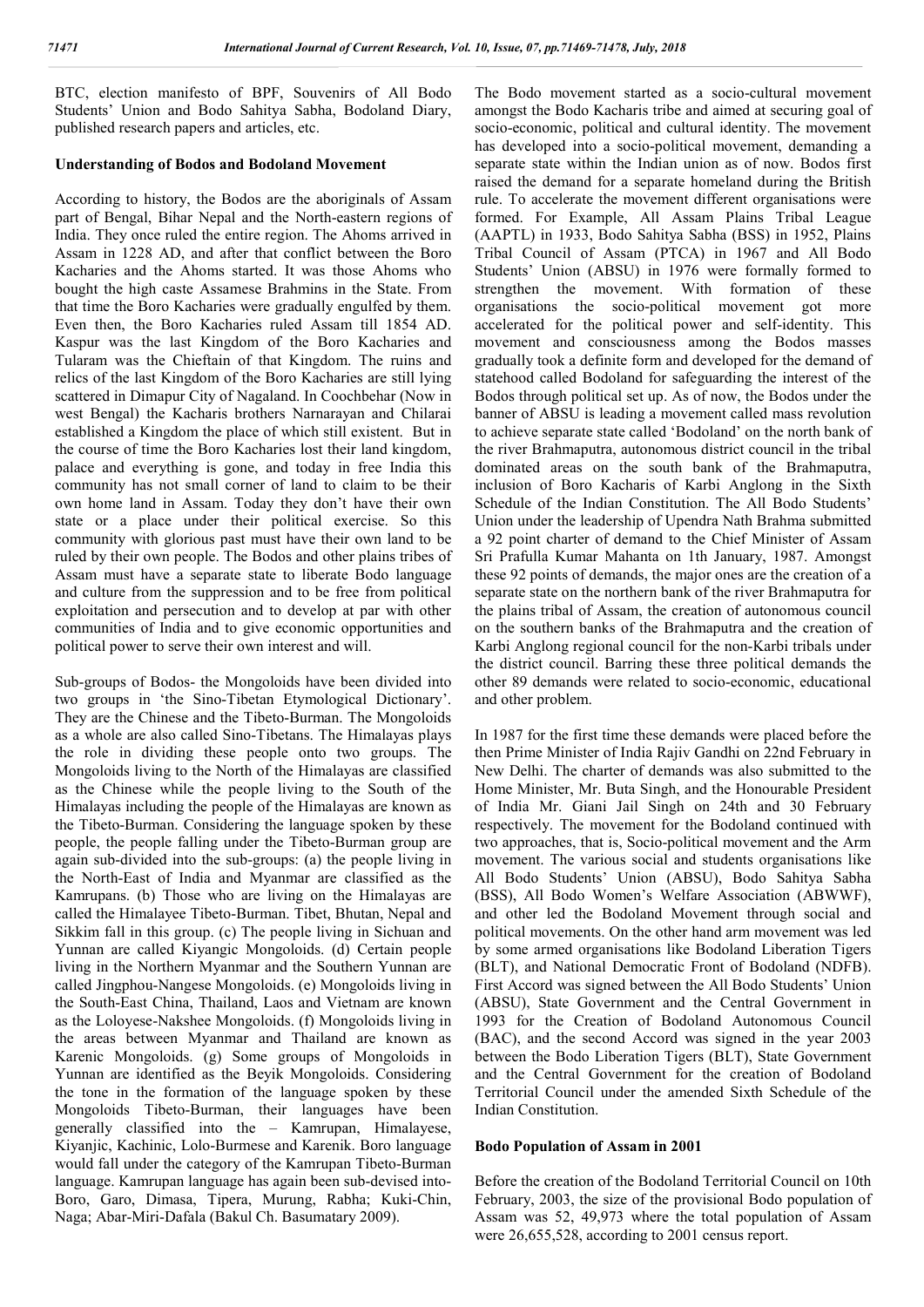| Sl. No. | District   | Percentage of Bodo Population | Sl. No | District            | Percentage of Bodo Population |
|---------|------------|-------------------------------|--------|---------------------|-------------------------------|
|         | Kokrajhar  | 68.04                         |        | Sonitpur            | 31.26                         |
|         | Bongaigaon | 16.48                         | 10     | Lakhimpur           | 59.05                         |
|         | Dhubri     | 24.33                         | 11     | Nagaon and Morigaon | 05.21                         |
| 4       | Goalpara   | 53.97                         | 12     | Karbi Anglong       | 16.29                         |
|         | Barpeta    | 31.98                         | 13     | Jorhat              | 85.00                         |
| 6       | Nalbari    | 51.22                         | 14     | Golaghat            | 05.98                         |
|         | Kamrup     | 18.53                         | 15     | Sibsagar            | 16.00                         |
|         | Darrang    | 43.43                         | 16     | Dibrugarh           | 01.11                         |

**Table 1. District wise break up of provisional Bodo Population of Assam as on 2001 census (Approximately)**

Sources: Population Census 2001 (India), Bodoland Movement (1986-2001), Assam

| District  | Persons |         |         | Male    |         | Female  |      | % to total population<br>of the state Assam |  |
|-----------|---------|---------|---------|---------|---------|---------|------|---------------------------------------------|--|
|           | 2001    | 2011    | 2001    | 2011    | 2001    | 2011    | 2001 | 2011                                        |  |
| Kokrajhar | 843.243 | 887.142 | 433.360 | 452.905 | 409.883 | 434.237 | 3.16 | 2.85                                        |  |
| Chirang   | 433.061 | 482.162 | 222,364 | 244.860 | 210.697 | 237.302 | 1.62 | 1.55                                        |  |
| Baksa     | 857.947 | 950.075 | 438.345 | 481.330 | 419.602 | 468.745 | 3.22 | 3.06                                        |  |
| Udalguri  | 758,746 | 831.668 | 388.690 | 421.617 | 370.056 | 410.051 | 2.85 | 2.65                                        |  |

Sources: Population Census 2001 & 2011 (India), Assam

**Table 3. literacy rate of four districts of BTAD (2001 & 2011)**

| District  | Persons |         | Male    |         | Female  |         |
|-----------|---------|---------|---------|---------|---------|---------|
|           | 2001(%) | 2011(%) | 2001(%) | 2011(%) | 2001(%) | 2011(%) |
| Kokrajhar | 52.29   | 66.63   | 61.01   | 73.44   | 43.06   | 59.54   |
| Chirang   | 52.61   | 64.71   | 61.82   | 71.35   | 42.87   | 57.87   |
| Baksa     | 59.57   | 70.53   | 70.32   | 78.55   | 48.33   | 62.23   |
| Udalguri  | 56.40   | 66.60   | 65.94   | 73.79   | 46.34   | 59.17   |
| Average   | 55.21   | 67.11   | 64.77   | 74.28   | 45.15   | 59.70   |

Source: Statistical Handbook BTC 2011, Population Census (India), Assam

The identity of a community is known on the basis of language. The Bodos received education in Assamese medium in different parts of the State. Owing to the impact of assimilative policy of Assam the Bodos have forgotten their own language in many places/parts of the state. Nevertheless, they retain their family names and the distinct social life. This group of people have been shown as Assamese in the census report. For example, we can cite the case of Dibrugarh and Sibsagar Districts. There were about 2 lakhs Bodo population in these two districts, but the census report doesn't show a single Bodo from that particular areas. The numerous Bodo populations in forest village and lakhs land area are left out intentionally. The Saranias whose origin is Bodo aren't shown as Bodos in the census report. If we count the Bodo population as against the population of the other communities in relation to, we get the following indication:

#### **Population Strength of Four Districts of BTC**

According to the Constitution of India, the size of the population is one of the important criteria in the creation of a new state. The following table shows the total population of BTC area:

As per the population census 2001 reports the BTC has 2,892,997 persons including of all its inhabitants. The highest population could be seen in Baksa district of 857,947 of which 438,345 were male and 419,602 were female. Kokrajhar district had population of 843,243 of which male and female 433,360 and 409883 respectively. Udalguri district had a population of 758,746 of which male were 388,690 and remaining 370,056 were female. Finally, in 2001 census report the Chirang District had have received a population of 433,061 of which 222,364 were male and remaining 210,697 were

female. Among four districts of BTC area in the population ranking Baksa, Kokrajhar, Udalguri and Chirang comes in 1<sup>th</sup>,  $2<sup>nd</sup>$ ,  $3<sup>rd</sup>$  and  $4<sup>th</sup>$  position. It is seen that the Kokrajhar forms 3.16 percent, while districts such as Chirang, Baksa and Udalguri are having population of 1.62 percent, 3.22 percent and 2.85 percent respectively of the total population of Assam State. According to 2011 census reports the total population of TBC area is found 3,151,047 persons where Baksa district top with the total population of 950,075 and lowest seen in the Chirang district with total population of 482,162. Kokrajhar district has total population of 887,142 and Udalguri has 831,668. In 2011 census, out of total population Kokrajhar has 452,905 male and 434,237 female respectively, Chirang 244,860 male and 237,302 female, Baksa 481,330 and 468,745 and Udalguri male 421,617 and 410,051 female. The above table also shows the comparative size of districts in terms of population of the districts of Assam. Kokrajhar, Chirang, Baksa and Udalguri are having population of 2.85 percent, 1.55 percent, 3.06 percent and 2.65 percent respectively of the total population of Assam.

According to the Memorandum of Settlement (MoS, 2003), the BTC is comprised of 3,082 villages. But the Bodo Liberation Tigers (BLT) leaders signed the MoS even though they had reservations over this number and demanded that an additional 95 villages be included in the BTC territory. In the negotiations that followed the signing of the MoS, it was agreed that another 13 villages (or a 25 villages, according to other reports) would be included in the BTC area, thus bringing the total number of villages under the BTC area, as of now to 3,095. Further, discussions over the inclusion of the remaining 82 or 70 villages in the BTC are to be held after the formation of the Interim Territorial Council. Such vagueness and imprecision is hardly surprising given the general imprecision in land revenue records, or even on the ground, regarding the classification,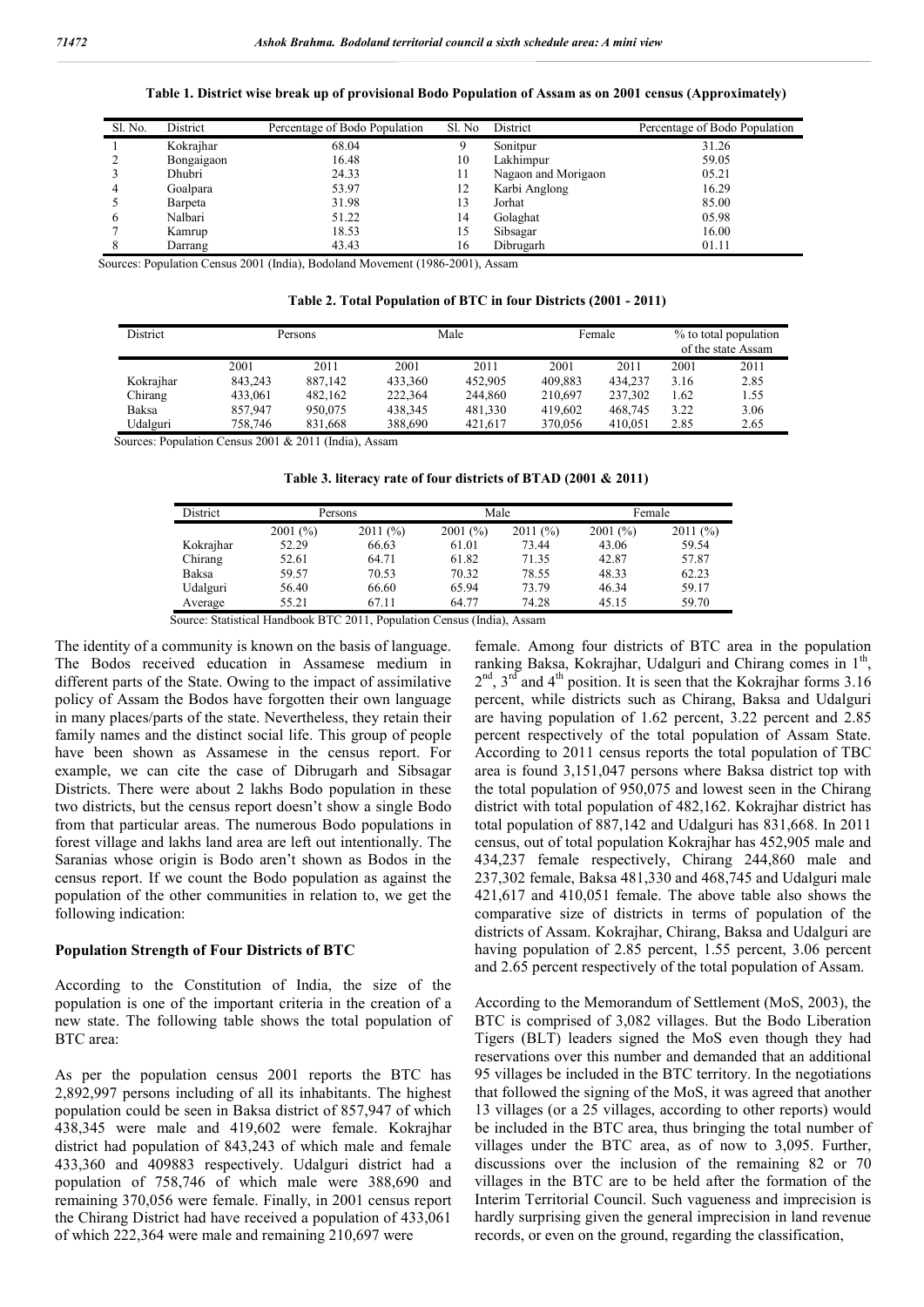|  | Table 4. Participation in BTC Legislative Assembly since 2005 |
|--|---------------------------------------------------------------|
|  |                                                               |

| Year  | Total No. of Seats | No. of Male Elected Members | No. of Female Elected<br>Members | $(\%)$ of Female Elected<br>Members |
|-------|--------------------|-----------------------------|----------------------------------|-------------------------------------|
| 2005  | 46                 | 44                          | 02                               | 04.54                               |
| 2010  | 46                 | 43                          | 03                               | 06.97                               |
| 2015  | 46                 |                             | 05                               | 12.19                               |
| Total | 138                | 129                         | 09                               | 23.70                               |

Including Six Nominated Members of BTCLA Source: Bodoland.gov.in

| Table 5. Members of the Interim Council of BTC Since 2005 |  |
|-----------------------------------------------------------|--|
|-----------------------------------------------------------|--|

|       | Period of 2005-2010     |                          |       | Period of 2010-2015     |                      |       | Period of 2015-2020     |                       |
|-------|-------------------------|--------------------------|-------|-------------------------|----------------------|-------|-------------------------|-----------------------|
| Sl.No | Designation             | Name of the Member       | Sl.No | Designations            | Name of the Member   | Sl.No | Designations            | Name of the Member    |
|       | Chief of BTC            | Hagrama Mohilary         |       | Chief of BTC            | Hagrama Mohilary     |       | Chief of BTC            | Hagrama Mohilary      |
|       | Dy. Chief of BTC        | Kampha Borgovari         |       | Dv. Chief of BTC        | Kampha Borgovari     |       | Dv. Chief of BTC        | Kampha Borgovari      |
|       | <b>Executive Member</b> | Derhasat Basumatary      |       | <b>Executive Member</b> | Derhasat Basumatary  |       | <b>Executive Member</b> | Lwmsrao Daimary       |
|       | <b>Executive Member</b> | <b>Hitesh Basumatary</b> |       | <b>Executive Member</b> | Reo Reoa Narzary     | 4     | <b>Executive Member</b> | <b>Boniar Daimary</b> |
|       | <b>Executive Member</b> | Sobharam Basumatary      |       | <b>Executive Member</b> | Banamali Boro        |       | <b>Executive Member</b> | Rajib Brahma          |
|       | <b>Executive Member</b> | <b>Emanuel Muchahary</b> | 6     | <b>Executive Member</b> | Gonesh Kachary       | h     | <b>Executive Member</b> | Gonesh Kachary        |
|       | <b>Executive Member</b> | Mitharam Basumatary      |       | <b>Executive Member</b> | Mitharam Basumatary  |       | <b>Executive Member</b> | Mritunjay Narzary     |
| x     | <b>Executive Member</b> | Lwmsrao Daimary          | 8     | <b>Executive Member</b> | Lwmsrao Daimary      | 8     | <b>Executive Member</b> | Alindra Kr. Moshahary |
|       | <b>Executive Member</b> | Shvam Sundi              |       | <b>Executive Member</b> | Santiuse Kujur       | 9     | <b>Executive Member</b> | Shyam Sundi           |
| 10    | <b>Executive Member</b> | Lakhiram Tudu            | 10    | <b>Executive Member</b> | James Basumatary     | 10    | <b>Executive Member</b> | Daneswar Goyary       |
| 11    | <b>Executive Member</b> | Maheswar Basumatary      | 11    | <b>Executive Member</b> | Sobha Ram Basumatary | 11    | <b>Executive Member</b> | Maheswar Basumatary   |
| 12    | <b>Executive Member</b> | Mono Kr. Brahma          | 12    | <b>Executive Member</b> | Mono Kr. Brahma      | 12    | <b>Executive Member</b> | AnsumwiKhungur Boro   |
| 13    | <b>Executive Member</b> | Singha Ram Boro          | 13    | <b>Executive Member</b> | Deben Boro           | 13    | <b>Executive Member</b> | Deben Boro            |
| 14    | <b>Executive Member</b> | Budhi Narzary            | 14    | <b>Executive Member</b> | Budhi Narzary        | 14    | <b>Executive Member</b> | Jagadish Sarkar       |
|       |                         |                          |       |                         |                      |       |                         |                       |

Source: BTC Legislative Assembly, Bodoland.gov.in

location identification, or even in relation to the names of the villages in Assam, and, indeed, in much of rural India. However, there is less ambiguity about the majority town that fall within the BTC territory. The most important of these are Kokrajhar, (the Bodo heartland as it were and the home of the earliest Bodo autonomist/nationalistic assertion), the major part of Bongaigaon, including the refinery and petrochemical complex, Bijni, Sidli, Tamulpur and Udalguri.

Literacy: The above table indicates that the literacy rate of BTAD is seem to be improvement but this improvement is not up to the mark in compare to other districts of the Assam State. According to the 2001 and 2011 census report with the female literacy rate of 45.15 percent and 59.70 percent of all four districts of BTAD area is too lower than male literacy rate of 55.21 percent and 67.11 percent respectively. In 2001, the literacy rate of Kokrajhar had 52.29 percent, Chirang 52.61 percent, Baksa 59.57 percent and Udalguri 56.40 percent. The district wise rate of literacy and their rankings where Baksa was top in the list and the Kokrajhar district in the bottom list in 2001 census report. According to 2001 census report, the female literacy rate in four districts of BTAD were as: Baksa districts in  $1<sup>st</sup>$  place, Udalguri in  $2<sup>nd</sup>$  place, Kokrajhar in  $3<sup>rd</sup>$ place and Chirang in 4<sup>th</sup> place respectively as the table show. According to 2011 census, the districts under BTAD, Baksa is in the highest among the 4 districts with the literacy rate of 70.53 percent and Chirang in the lowest position with the literacy rate of 64.71 percent, and Kokrajhar in 2<sup>nd</sup> position with rate of 66.63 percent and Udalguri in  $3<sup>rd</sup>$  position with rate of 66.60 percent. There could be seen a little improvement of female literacy rate the four districts under control of BTAD in comparing with previous 2001 census. Baksa district has recorded in the highest female literacy rate in the 2011 with the literacy rate of 62.23 percent and Chirang district in the bottom list with the literacy rate of 57.87 percent, as well as Kokrajhar district in  $2<sup>nd</sup>$  place with the literacy rate of 59.54 percent and Udalguri in  $3<sup>rd</sup>$  place in the list with the literacy of 59.17 percent.

**Education:** The department of Education in the four districts of the Bodoland Territorial Council is under the control of BTC's

Authority. Bodoland Territorial Council is entrusted to work in the overall developmental activities for the School Education, General College Education, and vocational Education except Technical Education and University Education. The control of Education Department lies on the Executive Member of BTC who is given the charge of Education through the Director of Education.

#### **BTC Legislative Assembly Elections**

The BTC has 46 Executive Members each looking after a specific area of control called *'Somisthi'*. A provision is made in Para 2(1) of the Six Schedule for the increasing the member of members for BTC up to 46 out of which 30 is reserved for schedule Tribes, 5 for non-tribal communities, 5 open for all communities and 6 to be nominated by the Governor of Assam from the unrepresented communities from the BTC area of which at least 2 nominated members should be women categories. The nominated members have the rights and privileges as other members including voting rights. The election from the 40 constituencies is based on Adult Franchise and the tenure of the elected members is of 5 years. The Bodoland Territorial Area District was created for the self-rule of Bodos under the provision of amended Sixth Schedule of the Indian Constitution on *10th February, 2003*. Subsequently, an interim council was formed on *6th December, 2003* without a single women representative. The newly formed interim council was to hold election within a year for forty elected seats the provisional functioning of the council and that was declared by the State Election Commission to be held on *13th May, 2004.* After the election Hagrama Mohilary was sworn as Chief of BTC with his elected members consolidated his power.

#### **Executive Council**

The BTC was created after the signing of the Bodo Accord and it was made operational from  $7<sup>th</sup>$  December, 2003 consisting of 12 Executive Members (E.Ms) provisionally. The overall BTC's administration is vested in the Executive Council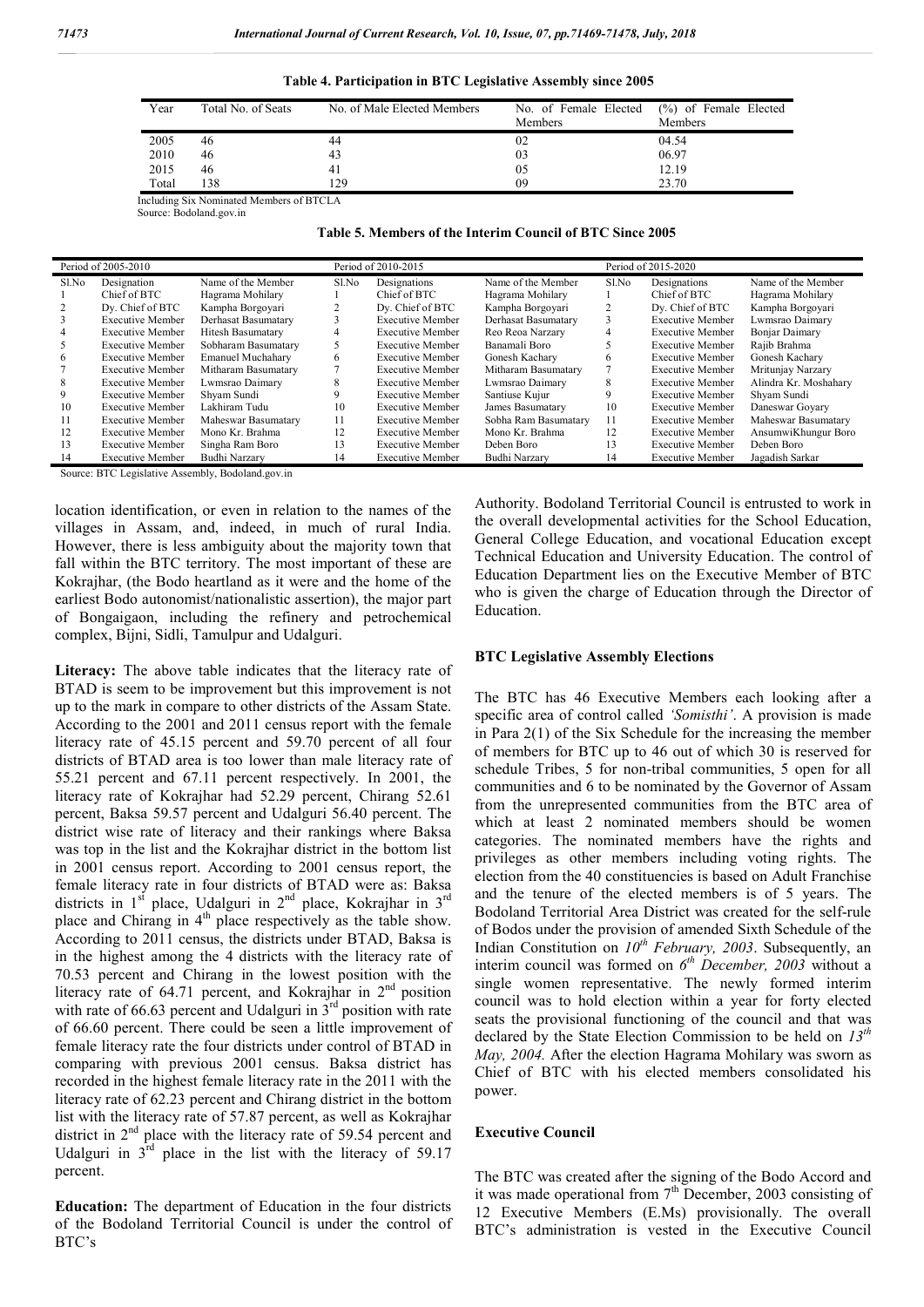headed by the Chief Executive of the Council. The Committee of BTC exercises similar powers and functions to that of the Cabinet at the State or at the Central level within the jurisdiction of its own. There is an Executive Council under the control of BTC comprising 14 Executive Members including the one Chief Executive Member and another one is Deputy Chief Executive Member and the other 12 members of the Executive Council are from among the 40 elected members of the BTCLA who are appointed by the Governor on the recommendation of the Chief Executive Member. The Executive functions of the Bodoland Territorial Council shall be exercised through its Principal Secretary who shall be an officer of the rank not below that of Commissioner/Secretary of Government of Assam. The sanctioning powers of the Government of Assam shall be vested with the Principal Secretary of the BTC and sanctioning powers of a particular department, including technical sanction, shall be conferred on the senior-most officer of the department, preferably not below the rank of Additional Director, who may be designed as Director of the BTC for that department. The Principal Secretary and other officers exercise their powers under the overall guidance and supervision of the BTC.

**The Sixth Schedule to the Constitution (Amendment) Bill, 2003:** The Bill seeks to create an autonomous self-governing body to be known as the Bodoland Territorial Council (BTC) within the state of Assam under Schedule VI of the Constitution of India which shall have legislative, administrative and financial powers in respect of specified subjects. The Bill further seeks to provide for adequate safeguards for the non-tribals in the BTC areas in regard to rights and privileges including land rights presently enjoyed by them at the commencement of BTC. During his deposition before the Committee on 26 June, 2003, the Joint Secretary of NE, Ministry of Home Affairs traced the genesis of the Bill and informed the Committee that the Bodos were the largest reorganised plain tribe in Assam comprising 1.2 million people or 5.3 percent of the total population of Assam of 22.4 million as per 1991 census. They were chiefly inhabitant of Dhubri, Kokrajhar, Bongaigaon, Barpeta, Nalbari, Kamrup and Darrang districts of Assam.

**The Constitution (Ninety-Ninth Amendment) Bill, 2003:** This Bill is a natural corollary to the Sixth Schedule to the Constitution (Amendment) Bill, 2003, which has been dealt with in Chapter-I of this Report. Accordingly, this Chapter is devoted to the Constitution (Ninety-Ninth Amendment) Bill, 2003. This Bill has also emanated from the Memorandum of Settlement (MoS) signed between the Government of India, Government of Assam and the Bodo Liberation Tigers (BLT) on  $10<sup>th</sup>$  February, 2003.it fulfills one of the terms of the agreement which reads as under: *Provisions of the Article 332(6) of the Constitution will be so modified that the existing status of representation of BTC area in the State Assembly is kept intact. After the creation of BTC, the Parliamentary & Assembly Constituencies shall be delimited by the Delimitation Commission in accordance with the provisions of the Constitution.*

**Status of Bodoland Territorial Council:** The Provisions of the Sixth Schedule and other relevant Articles of the Constitution of India are applied to Bodoland Territorial Council, mutatis mutandis in terms of the agreement of the Memorandum of Settlement (MoS). The modifications/safeguards for the non-tribals in BTC area interalia include the following:

- The provision of para 1 (2) of the Sixth Schedule regarding Autonomous Regions is not applicable to BTC.
- A provision is made in para 2 (1) of the Sixth Schedule for increasing the number of members of the BTC up to 46 out of which 30 is reserved for Schedule Tribes, 5 for non-tribal communities, 5 open for all communities and 6 to be nominated by Governor o Assam from the unrepresented communities from BTC area of which at least 2 should be women. The nominated members have the same rights and privileges as other members including voting rights. The election from the 40 constituency is based on Adult Franchise and the term of the elected members is 5 years.
- Safeguards for the settlement rights, transfer and inheritance of property etc. of non-tribal is suitable incorporated in para 3 of the Sixth Schedule. Any such law may be as may be made by the BTC in this regard will not, in particular: *(a) extinguish the rights and privileges enjoyed by any citizen of India in respect of his land at the commencement of BTC, and (b) Bar any citizen from acquiring land either by way of inheritance, allotment, settlement or by way of transfer if such citizens were eligible for bonafide acquisition of land within the BTC area.*
- The provision is added in **para 6** of the Sixth Schedule that in BTC area language and medium of instruction in educational institutions will not be changed without approval of the state Government.
- The provision of para 8 of Sixth Schedule regarding power of assess and collect land revenue and impose taxes shall be applicable to BTC.
- Para 10 of the Sixth Schedule will not be applicable to BTC area.
- Provisions of Article 332 (6) of the Constitution is no modified that the existing status of representation of BTC area in State Assembly is kept intake. After the creation of BTC, the Parliamentary and Assembly Constituencies shall be delimited by the Delimitation Commission in accordance with the provisions of the Constitution.
- The Panchayati Raj system ceases to be in the council area, the power of the Panchayati Raj institutions in such matters is vested with the Council.

## **Powers and Functions**

The Bodoland Territorial Council shall have legislative powers in respect to subjects transferred to it as enumerated in paragraph 3 of the Memorandum of Settlement has executive, administrative and financial powers in respect of subjects transferred to it. The Government of Assam vide notification NO. TAD/BTC/161/2003/6 has resolved and entrusted the 40 subjects listed in of the MoS. These powers are without prejudice to the provisions of paragraph 3. So the Bodoland Territorial Council within its area shall have to make laws with respect to: *Agriculture, including agricultural education and research, protecting against pest and prevention of plant diseases; Animal husbandry and veterinary, that is to say, prevention, protection and improvement of stock and prevention of animal disease, veterinary training and practice,*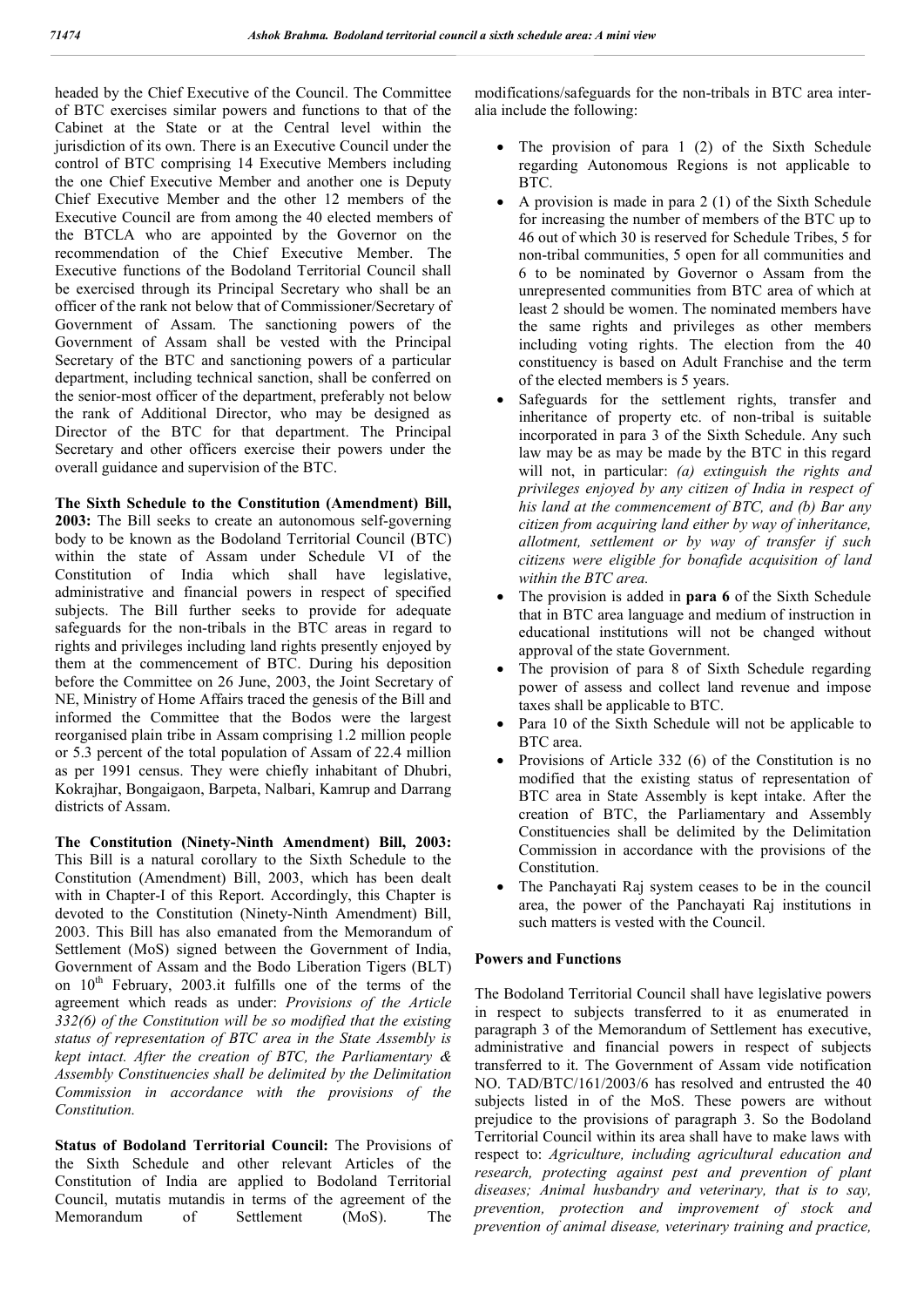*cattle pounds; Co-operation; Cultural affairs; Education, that is to say, primary education, higher education including vocational training, adult education, college education (general); Fisheries; Flood control for protection of village, paddy fields, market and towns (not technical nature); food and Civil supply; Forest (other than reserved forests);Handloom and textile; Health and family welfare; Intoxicating liquors, opium and derivatives, subject to the provisions of entry 84 of list of the Seventh Schedule; Irrigation; Labour and employment; Land revenue; Library services (financed and controlled by the State Government); Lotteries (subject to the provisions of entry 40 of list I of the Seventh Schedule),theatre, dramatic performance and cinemas (subject to the provisions of entry 60 of list I of the Seventh Schedule); Markets and fairs; Municipal Corporation Improvement Trust, districts boards and other local authorities; Museum and archaeology institutions controlled or financed by the state, ancient and historical monuments and records other than those declared by or under any law made by Parliament to be of National importance; Panchayat and rural development; Planning and development; Printing and stationary; public health engineering; Public works department; Publicity and public relations; Registration of births and deaths; Relief and rehabilitation; Sericulture; Small, cottage and rural industry subject to the provisions of entries 7 and 52 of list I of the Seventh Schedule; Social welfare; Soil conservation; Sports and youth welfare; Statistics; Tourism; Transport (roads, bridges ferries and other means of communications not specified in list I of the Seventh Schedule municipal tramways, ropeways, inland waterways and traffic there on subject to the provisions of entry 40 of list I and III of the Seventh Schedule*  with regards to such waterways, vehicles and other *mechanically propelled vehicles); Tribal research institution controlled and financed by the State Government; Urban development- town and country planning; Weights and measures subject to the provisions of entry 50 of list I of the Seventh Schedule; and Welfare of plain tribes and backward classes (Memorandum of Settlement 2003).* 

**Law and Order:** The Law and Order of any state is one of the most important subjects for development and strengthening the administration of that particular state. To strengthen the Police Administration, Government of Assam has appointed an Inspector General of Police (IGP) for the four districts of Bodoland Territorial Council and the jurisdiction of the Deputy Inspector General (DIG), Kokrajhar is also modified to cover these districts. But the overall Law and Order is subject of the State Government of Assam.

**Library Services of BTC:** Basically there are three types of library service in Bodoland Territorial Council area namely the Public and Rural, Academic and Special. Academic and Public and Rural Libraries form major part of the library services in the Bodoland Territorial council area. Special library consists of Engineering and Technical College Library, Law College Library, ITI Library, CIT Library, Fine Arts College Library, etc. the library service under BTC is increasing day by day but the extend of library services in the BTC area is not enough and not up to the mark of the present day context

**Socio-Economic Condition of BTC:** Through out the centuries, after their settlement in Assam, the Bodo people and the economic life continued to be based on garniture. More than 90 percent of the Bodo community population live in countryside village and therefore agriculture is the mainstay of their economy. The area of land they hold is indispensible to them for their livelihood. Though capitalism has been flourishing in India since the time of the British rule, the Bodo people have not been able to detach themselves from the Asiatic mode of production, nor have they been able to adopt themselves to the new system of economy. As a result, this economic condition of the people has continued till today with only minor deviations in recent times. The Bodo populated areas covers almost all the districts of the Himalayan foothills of West Bengal and Assam and is immensely endowed with natural resources. It has vast forest area and water resources that can be tapped for electricity, irrigation, fishing and other possibilities. Majority of the tea estates are located in the Bodo area in Assam. Their number is growing fast and in recent years many new plantations have taken places. The Himalayan land foothills are basically suited for the rubber plantation. Experimental rubber plantations have shown good progress though large-scale plantation; and government initiative is yet to be seen. The landmass inhabited by the Bodo People is fertile and capable of producing all kinds of crops in the areas. The productivity can increased manifold with application/use of the scientific methodology

In the sphere of the economic condition life of Bodoland Territorial Council and its area the agriculture is still holds a dominant position, but in the recent times occupation like service, trade and commerce, etc. are adopted in small scale but increasing in nature with the present growing needs of such sectors for the overall growth of the economy. Agriculture has been dominant occupation of any rural society and it is also the main occupation of the socio-economic condition/life of the BTC area. The Bodos who constitute the major population generally cultivates for mustard seeds, tobacco, jute, vegetables like cabbage, potato cucumber, cauliflower, gourd, green leaves, spices, chilly, onion, ginger garlic, ladyfinger, etc. for their daily needs and use and economic gain purpose. Castor plants are cultivated for producing Endi (in local language) cocoon, which is a part of home industries in spinning and weaving especially for the women folk. The Bodo women also weave various types of cotton cloths on their hand-looms both for their own use as well as for the market purpose. It is however only recently that these hand-loom products of the Bodos women have caught the attention of outside markets and hence a new avenue of employment has opened up for them. For the cultivation of paddy, there are three kinds of cultivation of the land in the society. They are: (a) *Self- System: - The owner cultivates his land with the help of his family members or male labour (Dahwna) and female labour (Ruwati or Ruwani) for a season by giving them certain amount of paddy or wages. (b) Adhi System: - In this system the land owner gives away their land to a cultivator for the cultivation for a temporary phase and the total product of the land is distributed equally between the land owners and the cultivators, and (c) Sukhani System: - Here the land owner fixes a contact with the cultivator, and the cultivator has to give a fixed quantity of products for each Bigha of land he cultivated.*

**Infrastructural Development of BTC:** According to the MoS, one of the main objectives is to lend development power to the people. As per the agreement, within the limitation of financial and other constraints, it is allowed for the Council to coffer, possible and sustainable additional incentives for attracting private investment in the council area and also to support project for external funding. Yet again, in order to accelerate the development of the region and to meet the aspirations of the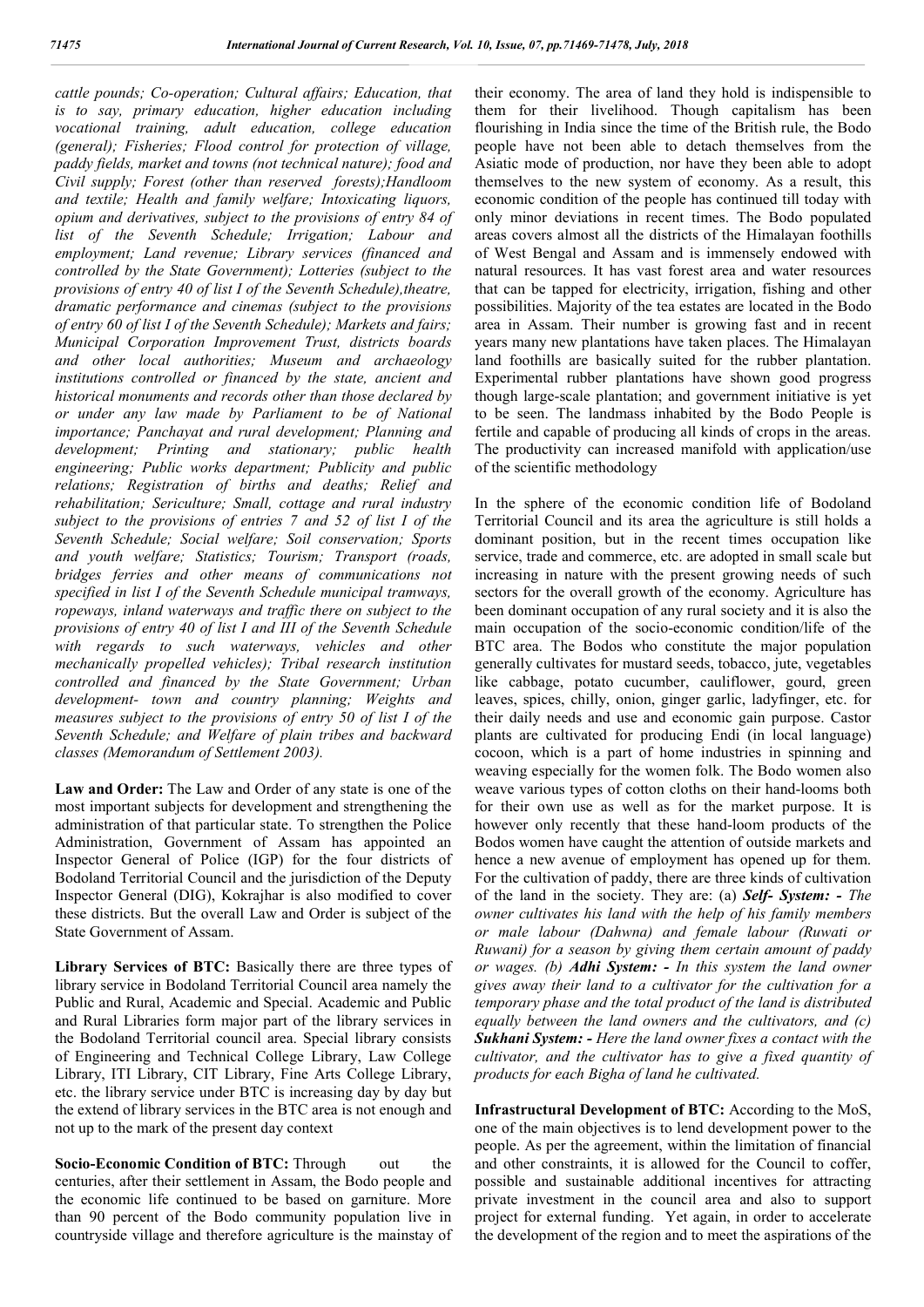people, the Government of India is to provide financial assistance. In addition to this, 40 subjects have been entrusted to the BTC authority for overall development of the area, including infrastructural and socio-economic development. In general, infrastructure can be interpreted as active building in many sectors. To mention a few of such sectors we can cite railway connection, roads, bridges, runways and other airport facilities, telephone telecommunications network, pipeline for water, canal networks for irrigations, drinking water, electricity, sanitations or sewages lines, etc. In some extent the Bodoland Territorial Council has been done on working in the infrastructural development and its growth in the BTC area like Administrative Infrastructure, Public Work Department (PWD), Transport Department, Irrigation Department, Flood Control Department, Soil Conservation Department, Public Health Department, Health and Family Welfare Department, Education Department, Loan and Revenue Department are the main projects of the Area.

**Tourism of BTC:** The tourism department of BTC is important department because it has the potential of contributing revenue in the region. So, to tap the tourism potential is the area several project has been taken up in different districts of the council. The Bodoland Territorial Council is blessed with the natural beauty with rivers and vast forest land covers and abundant flora and fauna. Located in the foothills of Bhutan and bordering North Bengal, BTAD has more than one-third of its land covered by pristine forest. The main tourist attraction places in the Bodoland Territorial Council area are including the- Manas National Park, Chakrasila Wildlife Sanctuary, Bornadi Wildlife Sanctuary, Kalamati, Ultapani, Jamduar Reserve Forest, and Kachugaon Reserve Forest.

**Panchayat and Rural Development of BTC:** The development of the rural area assumes a lot of importance as about 80 percent of the population in the BTC area resides in the rural area. The socio-economic condition of the people in rural areas can develop only when this area comes under the supervision of the present government of the council. Therefore, as per the provision of the BTC, the Panchayati Raj System has been vested with the Council for the better development of the regions at the grass-root level. With the view for the development of the weaker sections, the BTC has taken various schemes to implement in rural areas of the regions. Thus, for execution of plan and policies the Panchayat and Rural Development Department had placed 14 fully and 26 partially Development Blocks in the area. Again there are 4 reorganised Districts Rural Development Agencies (DRDA) to monitor the activities of Rural Development Schemes.

**BTC Budget for 2018-19:** The Bodoland Territorial Council (BTC) has legislative, administrative, executive and financial powers over 40 policy areas in the *Bodoland Territorial Areas Districts* comprising four Administrative Districts as-Kokrajhar, Chirang, Baksa and Udalguri and 40 Elected Representatives to the BTC Legislative Assembly and provisions for 6 nominated members to be nominated by the Governor of Assam from the unrepresented communities in the BTCLA through Direct Elections. It was established in  $10<sup>th</sup>$ February, 2003 following a peace agreement between the Government of India and the Bodo rebels and is functioning since 2003 under the provision of Sixth Schedule of the Constitution of India. The Chief of BTC Hagrama Mohilary presented the council Budget for the year 2018-19. The Budget proposed a total estimated expenditure at Rs 241626.49 lakhs against total estimated receipts of Rs 242987.48 lakhs with a surplus of Rs 1360.99 lakhs. Presenting the budget on the first day of the two-day BTC session that began from 21 March, 2018 at the BTC premises, Bodofa Nwgwr here, Mohilary, who is also the head of the finance department, said that the Council is committed to achieve the growth target as per the Plan allocation. In the budget speech, Mohilary thanked the Prime minister of India Mr Narendra Modi for providing special financial assistance through the State Government to the BTC to encourage and facilitate the development activities in the region. The state government has made budget provision in the year 2018-19 in addition to last year's fund provided as a onetime special grant of Rs 1,000 crore for the region, out of which Rs 300 crore is going to be released before March 31, 2018, he said. Also stated, *"In addition to higher allocation and special allocation of Rs 300 crore and also further allocation of a sum of Rs 177.52 crore as per recommendation of the Assam State Finance Commission to the BTC for the year 2018-19, I am confident that this will go a long way in overcoming the development deficits of the region and help bridge infrastructural gaps that the BTC area suffers."*

Mohilary also underlined the major thrusts being given by the BTC with active support of the State Government in the financial year 2018-19. *"To improve the educational infrastructure of higher learning, the State Government has earmarked Rs 15 crore for Bodoland University, Kokrajhar, Rs 5 crore for BB Engineering College in the name of Tejasvi Navaditamastu,"* he said while adding that the construction works of Kokrajhar Medical College, B.Ed College at Baksa, DIET at Chirang, Baksa and Udalguri will also commence from current year under SCERT. Mohilary also thanked the Assam Chief Minister for declaring an ex-gratia of Rs 5 lakhs each for the family of martyrs of the Bodoland movement in Assam. *"The last decade of the 20th century witnessed the Bodo agitation in parts of Assam. Subsequently, the movement resulted in the historic signing of the Bodoland Accord and creation of BTC. The creation of the BTC is the result of the sacrifices of these brave hearts,"* he said. Mohilary said that the council has emphasised more on the public works departments which is followed by health, education, forest, tourism, etc. He also said that the council has earmarked Rs 4,842 lakhs for PWD, Rs 7,500 lakhs for education, Rs 825 lakhs for PHE, Rs 1,310 lakhs for irrigation, Rs 500 lakhs for forest and Rs 500 lakhs for tourism. Meanwhile, issues relating to AH & Veterinary, land revenue, sericulture, excise, education, sports and youth welfare were debated during the budget session of the council.

### **Conclusion**

The above description is a brief review of the newly created Bodoland Territorial Council (BTC) under the State of Assam. As a territorial council, the BTC has administrative districts, where the provisions of the Sixth Schedule of the Indian Constitution and the relevant have been applied. The Bodos were launched a vigorous Bodoland movement covering a number of issues and this movement went through different phases as it continued to be highlight, in course of time, particular issues and problems of the Bodo peoples. There was the socio-religious reformation movement led by Gurudev Kalicharan Brahma in 1919 for the preservation of the distinct identity of the Bodos, the Tribal Land Preservation in 1954, the Udayachal Movement led by PTCA in 1967 for demanding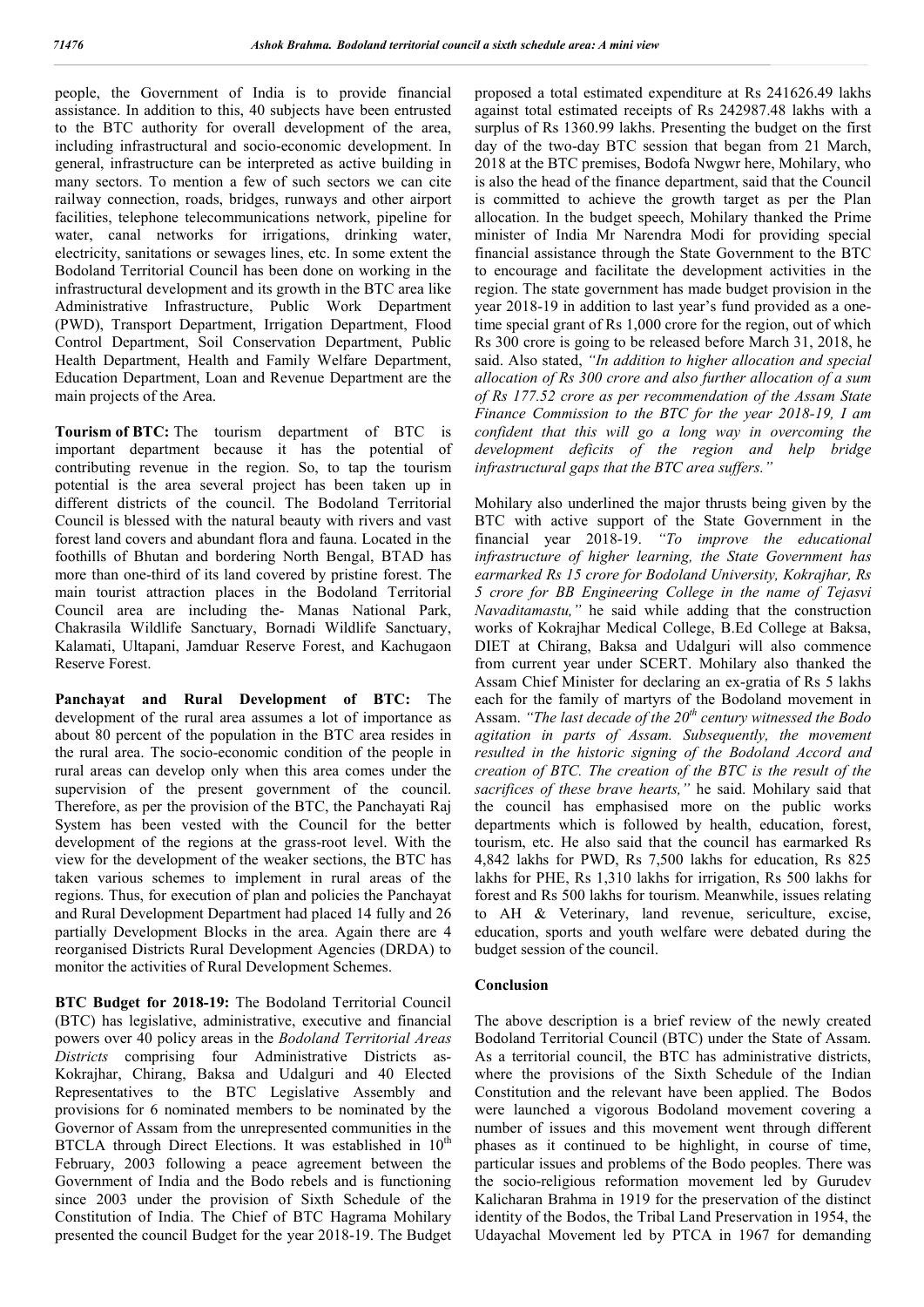creation of a separate tribal land for the tribals of Assam, the demand for the Bodo Language as a Medium of instruction in the school and colleges in 1953, the Roman Script Movement in 1974 led by both the Bodo Sahitya Sabha and the All Bodo Students' Union, and finally, the Bodoland Movement led by the ABSU in 1987 with the objective to create a separate state for the Bodos. After the series of movement, an autonomous council was created on  $10^{th}$  February, 2003 for the Bodos to administer their own affairs within a definite territory. This territory was known as the Bodoland Territorial Council (BTC), and it started to function provisionally from  $7<sup>th</sup>$ December, 2003. The Bodo Liberation Tigers (BLT) Chief Sri Hagrama Mohilary, was sworn as the Chief Executive Member (CEM) of the interim BTC on  $7<sup>th</sup>$  December, 2003 t6o administer the Council provisionally. Again in the BTC Executive Council Election held on  $13<sup>th</sup>$  May, 2005, and Hagrama Mohilary led the BPF party won the with a majority votes and Hagrama Mohilary was again sworn as the Chief of BTC. The BTC area as demarcated covers an area of 3082 villages, 4 districts and 9 sub-divisions under its jurisdiction. The Council has been given executive, financial and legislative powers over 40 subjects for overall development of the area. To execute the given subjects both the Centre and State Government have been providing financial assistance in order to accelerate the development of the area and to meet the aspirations of the people. From then on the Bodoland Territorial Council started to fully function with its headquarters at Kokrajhar. Importantly the formation of the Bodoland Territorial Council in Assam is one of the towering steps towards development and progress of the Bodo tribal community. This council has contributed immensely as per provisions laid down in the Sixth Schedule to the Constitution of India, towards overall progress in the region.

## **REFERENCE**

- *'Bodoland Movement, 1986-2001, A dream and Reality',* Published by: All Bodo Students; Union (ABSU) Kokrajhar, Bodoland India. Printed at: Saraighat Offset Press, Bamunimaidam, Ghy- 21.
- Agarwal, R.C. 2003. *'Indian Political System',* Printed by: Rajendra Ravindra Printers (Pvt.) Ltd., Ramnagar, New Delhi-55 and Published by S. Chand & Company Ltd.
- Arora, N.D. 2014. '*Indian Polity, Governance and National Movement',* Access Publishing India Private Limited, Printed at RADHA PRESS, Kailash Nagar, Delhi-31.
- Awasthy, S.S. *'Indian Government and Politics',* HAR-ANAND PUBLICATIONS PVT LTD. 364-A, Chirag Delhi, New Delhi-17.
- Basu, Durga Das. 2004. *'Introduction to the Constitution of India',* Published by: Wardhwa and Company, Law Publishers, Agra, Nagpur, and New Delhi, India
- Basumatary, Amrapali. 2007. 'Fashioning of Identities: Nationalising Narrative of the Bodoland Movement', *Eastern Quarterly* 4(2).
- Basumatary, Bakul Chandra. 2009. *'Bodo Civilisation in India',* Published by: Mr. Daorao Dekhreb Narzary, BTC, Pin:- 783370, Printed at Ganda Offset Press, R.N.B Road, Kokrajhar.
- Basumatary, Junmani. 2009. *'Working of the Bodoland Territorial Council (2003-2008)',* Submitted in Partial Fulfillment of the Requirement of the Degree of Master of Philosophy in the Political Science, (NEHU), Shillong-22
- Bhuyan, B.B. 1989. *'Political Development of the Northeast'.*  Omsons Publication, New Delhi.

Bodo Sahitya Sabha, Mouthpiece,  $40^{th}$  Issue, 2015.

- Bodo Sahitya Sabha, the Mouthpiece, 33rd Issue, Kokrajhar, 2008
- Bordoloi, B.N. & Thakur, G.C. Sharma. 1988. *'Tribes o Assam, Part-II, Popular Series',* Printed at: Bohniman Printers, Guwahati, Published by: B.N. BORDOLOI, Director, Tribal Research Institute, Assam, Guwahati-28.
- Bordoloi, B.N. 1986. *'Alienation of Tribal Land and Indebtedness'*, Published by: Published by: B.N. BORDOLOI, Director, Tribal Research Institute, Assam Printed in India at Saraighat Printers, M.C. Road, Guwahati-03.
- Brahma, Ajanta. 1990. '*The Emerging Role of the All Bodo Student Union in Assam Politics: A Historical Analysis',* M. Phil, Dissertation Submitted to the Department of History, NEHU.
- Brahma, Ashok. 2018. 'Political Participation of Women in the First Three BTC Government', Publication of paper at *International Journal of Creative Research Thoughts*, IJCRT/Vol 6 / Issue 2 /749, 864-869. www.ijcrt.org
- Brahma, Ashok. 2018. 'The 2018-2019 Budget: Different Story of Budget presented in North Eastern States of India with special reference of Assam and BTAD', *Journal of North East Region (JONER)*, 6<sup>th</sup> Issue, Bodoland University, Assam.
- Brahma, U.G. 2006. *'Bodo Politics, Trends and Future' in Dumuni*, Published by ABSU.
- Chander, Prakash. *'Indian Government and Politics',* Published by: COSMOS BOOKHIVE (P) LTD, Gurgaon-16.
- Daimary, Bijoy. 1986. *'Boro Politics in Assam since Independence',* Dissertation paper of M. Phil, submitted to the Department of History, HEHU.
- Devi, Premalata. 2004.*' Social and Religious Institution of Bodos',* Geophil Publishing House, Guwahati.
- Ghai, K.K. 2004. *'Indian Polity',* Published by: Mrs. Usha Raj Kumar for Kalyani Publishers, New Delhi-02, Printed by: At Ajit Printers, Old Maujput, Shahdara, and Delhi 53
- Goswami, Madhurima. 2012. 'The BODO: Culture and Society', *Blue Ocean Research Journals,* 88-103. www.borjournals.com
- Government of India, State Government and BLT, 2003, Memorandum of Settlement (MoS).
- Hansaria, B.L. 1983. *'Sixth Schedule to the Constitution of India'*. Ashok Publishing House.
- Johari, J.C. 2001. *'Indian Government and Politics',* Published by: Vishal Publications, Old Railways Road, Jalandhar- 08 (INDIA).
- Johari, J.C. 2007. *'Indian Political System'*, ANMOL PUBLICATIONS PVT LTD. Printed at: Mehra Offset Press, Delhi.
- Keshab, Basumatary. 2012. *'Political Economy of Bodo Movement',* New Delhi: Akansha Publishing House.
- Laxmikanth, M. 2017. *'Indian Polity',* Published by: McGraw Hill Education (India) Private Limited, P-24, Green Park Extension, New Delhi-16. Printed at Gopsons, A-2&3, Sector, Noida, www.mheducation.co.in
- Memorandum Submitted to the Honourable Prime Minister of India, H.D. Devegowda by ABSU; July, 1996.
- Memorandum Submitted to the Honourable Prime Minister of India, Rajiv Gandhi by All Bodo Students' Union, on 22nd January, 1987.
- Misra, Udayon. 2012. 'Bodoland: The Burden of History'. *Economic & Political Weekly,* 42(37), 36-42.
- Narzary, Bidyasagar. 2007. *'Upendra Nath Brahma: Life and Philosophy',* Chirang Publication Board, Assam.